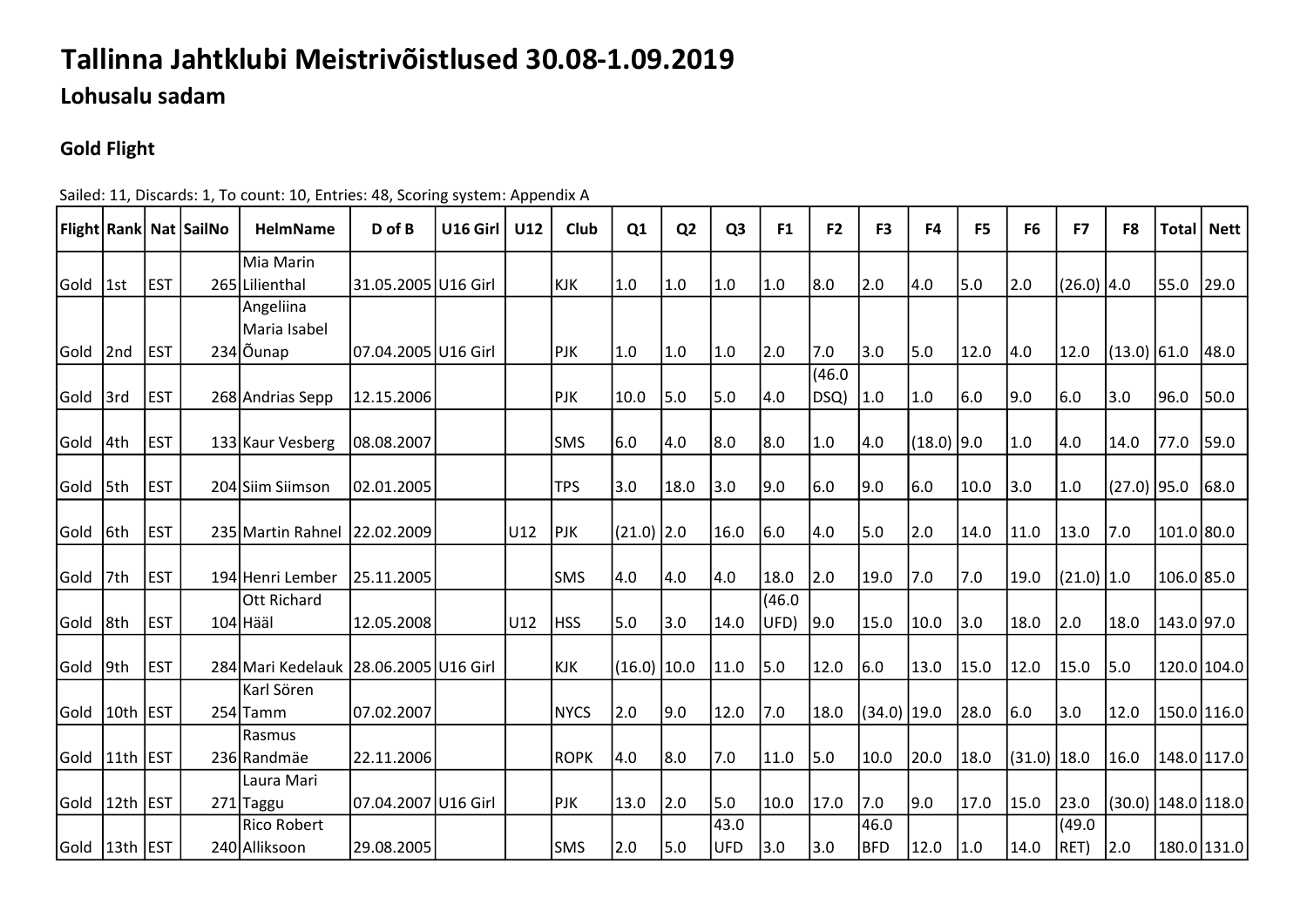|      |                  |            | Susanna Maria                   |                     |      |              |      |      |      | (46.0)        |                |        |               |               |               |                |                      |             |             |
|------|------------------|------------|---------------------------------|---------------------|------|--------------|------|------|------|---------------|----------------|--------|---------------|---------------|---------------|----------------|----------------------|-------------|-------------|
| Gold | 14th EST         |            | $274$ Jõgi                      | 23.11.2008 U16 Girl | IU12 | TJK.         | 26.0 | 20.0 | 7.0  | UFD)          | 14.0           | 18.0   | 14.0          | 13.0          | 5.0           | 7.0            | 17.0                 |             | 187.0 141.0 |
|      |                  |            | Kuldar                          |                     |      |              |      |      |      |               |                |        |               |               |               |                |                      |             |             |
| Gold | 15th EST         |            | 272 Paalberg                    | 12.02.2005          |      | <b>I</b> HSS | 19.0 | 11.0 | 10.0 | 20.0          | 15.0           | 13.0   | 8.0           | 16.0          | $(42.0)$ 11.0 |                | 20.0                 | 185.0 143.0 |             |
|      |                  |            | Mia Maria                       |                     |      |              |      |      |      |               |                | (46.0) |               |               |               |                |                      |             |             |
| Gold | 16th             | <b>EST</b> | 185 Lipsmäe                     | 29.11.2005 U16 Girl |      | KJK          | 18.0 | 7.0  | 16.0 | 26.0          | 29.0           | DSQ)   | 11.0          | 11.0          | 7.0           | 5.0            | 15.0                 | 191.0 145.0 |             |
|      |                  |            | Angus Aarna                     |                     |      |              |      |      |      |               |                | (46.0) |               |               |               |                |                      |             |             |
| Gold | 17th             | <b>EST</b> | 202 Ant                         | 28.04.2006          |      | <b>PJK</b>   | 13.0 | 10.0 | 31.0 | 12.0          | 10.0           | BFD)   | 22.0          | 8.0           | 25.0          | 10.0           | 22.0                 | 209.0 163.0 |             |
|      |                  |            |                                 |                     |      |              |      |      |      |               |                |        |               |               |               |                |                      |             |             |
| Gold | 18 <sub>th</sub> | <b>EST</b> | 125 Artur Ader                  | 05.11.2007          |      | <b>SMS</b>   | 19.0 | 14.0 | 2.0  | 14.0          | 11.0           | 14.0   | $(42.0)$ 20.0 |               | 13.0          | 27.0           | 34.0                 | 210.0 168.0 |             |
|      |                  |            | Hugo Mart                       |                     |      |              |      |      |      |               | (46.0)         | 46.0   |               |               |               |                |                      |             |             |
| Gold | 19th             | <b>EST</b> | 218 Reisner                     | 13.09.2005          |      | <b>ROPK</b>  | 3.0  | 7.0  | 8.0  | 13.0          | BFD)           | BFD    | 3.0           | 23.0          | 32.0          | 14.0           | 24.0                 | 219.0 173.0 |             |
|      |                  |            |                                 |                     |      |              |      |      |      |               |                |        |               |               |               |                |                      |             |             |
| Gold | 20th             | <b>EST</b> | 228 Raul Ottesson               | 06.08.2007          |      | TJK          | 11.0 | 6.0  | 10.0 | 23.0          | 19.0           | 30.0   | 29.0          | 22.0          | $(39.0)$ 17.0 |                | 6.0                  | 212.0 173.0 |             |
|      |                  |            | Emma Mia                        |                     |      |              |      |      |      |               |                |        |               |               |               |                |                      |             |             |
| Gold | $ 21st $ EST     |            | 139 Kaar                        | 28.09.2008 U16 Girl | U12  | <b>PJK</b>   | 7.0  | 9.0  | 12.0 | 25.0          | 23.0           | 20.0   | 16.0          | 33.0          | 8.0           | $(35.0)$ 21.0  |                      | 209.0 174.0 |             |
|      |                  |            |                                 |                     |      |              |      |      |      |               |                |        |               |               |               |                |                      |             |             |
| Gold | 22nd EST         |            | 112 Karl Koppel                 | 02.02.2008          | U12  | <b>SMS</b>   | 5.0  | 14.0 | 2.0  | 15.0          | 13.0           | 8.0    | 37.0          | $(43.0)$ 23.0 |               | 36.0           | 26.0                 | 222.0 179.0 |             |
|      |                  |            |                                 |                     |      |              |      |      |      |               |                | (46.0) |               |               |               |                |                      |             |             |
| Gold | 23rd EST         |            | 174 Kaito Haamer                | 30.05.2006          |      | KJK          | 12.0 | 11.0 | 13.0 | 17.0          | 16.0           | BFD)   | 28.0          | 26.0          | 21.0          | 37.0           | 8.0                  | 235.0 189.0 |             |
|      |                  |            | Holger                          |                     |      |              |      |      |      |               |                |        |               |               |               |                |                      |             |             |
| Gold | 24th             | <b>EST</b> | 201 Noormets                    | 17.01.2005          |      | <b>KJK</b>   | 16.0 | 8.0  | 13.0 | 32.0          | 20.0           | 28.0   | 21.0          | 25.0          | $(41.0)$ 41.0 |                | 10.0                 | 255.0 214.0 |             |
|      |                  |            | Kristiina                       |                     |      |              |      |      |      |               | (46.0)         |        |               |               |               |                |                      |             |             |
| Gold | 25th EST         |            | 187 Larssen                     | 27.07.2006 U16 Girl |      | <b>KJK</b>   | 24.0 | 6.0  | 6.0  | 22.0          | BFD)           | 38.0   | 17.0          | 32.0          | 22.0          | 33.0           | 19.0                 | 265.0 219.0 |             |
|      |                  |            | Kardo Remi                      |                     |      |              |      |      |      |               |                | (46.0) | 46.0          |               |               |                |                      |             |             |
| Gold | 26th EST         |            | 269 Kaar                        | 20.11.2004          |      | PJK          | 8.0  | 15.0 | 20.0 | 29.0          | 42.0           | BFD)   | <b>DNC</b>    | 2.0           | 26.0          | 9.0            | 23.0                 | 266.0 220.0 |             |
| Gold | 27th             | <b>EST</b> | 134 Sten Erik Mägi   01.10.2006 |                     |      | lsms         | 9.0  | 23.0 | 3.0  | 27.0          | 22.0           | 27.0   | 23.0          | $(37.0)$ 33.0 |               | 28.0           | 28.0                 |             | 260.0 223.0 |
|      |                  |            | Ann Carolin                     |                     |      |              |      |      |      |               |                |        |               |               |               |                |                      |             |             |
| Gold | 28th EST         |            | 158 Victoria Vürst              | 28.04.2008 U16 Girl | U12  | <b>TJK</b>   | 6.0  | 13.0 | 19.0 | 33.0          | 27.0           | 22.0   | 31.0          | 34.0          | 30.0          | $(39.0)$ 9.0   |                      |             | 263.0 224.0 |
|      |                  |            | Sonja                           |                     |      |              |      |      |      |               |                |        |               |               |               |                |                      |             |             |
|      | Gold 29th EST    |            | 178 Tõnisberg                   | 23.01.2006 U16 Girl |      | <b>TJK</b>   | 18.0 | 15.0 | 18.0 | $(41.0)$ 32.0 |                | 23.0   | 32.0          | 19.0          | 36.0          | 8.0            | 25.0                 |             | 267.0 226.0 |
|      |                  |            |                                 |                     |      |              |      |      |      |               |                |        |               |               |               |                |                      |             |             |
|      |                  |            | Daniel Johan                    |                     |      |              |      |      |      |               |                |        |               |               |               |                |                      |             |             |
|      | Gold 30th EST    |            | 216 Andres Õunap 16.03.2009     |                     | U12  | PIK          | 11.0 | 18.0 | 17.0 | 16.0          | $ 25.0\rangle$ | 11.0   | $38.0$        | $31.0$ 17.0   |               | $ 44.0\rangle$ | $(45.0)$ 273.0 228.0 |             |             |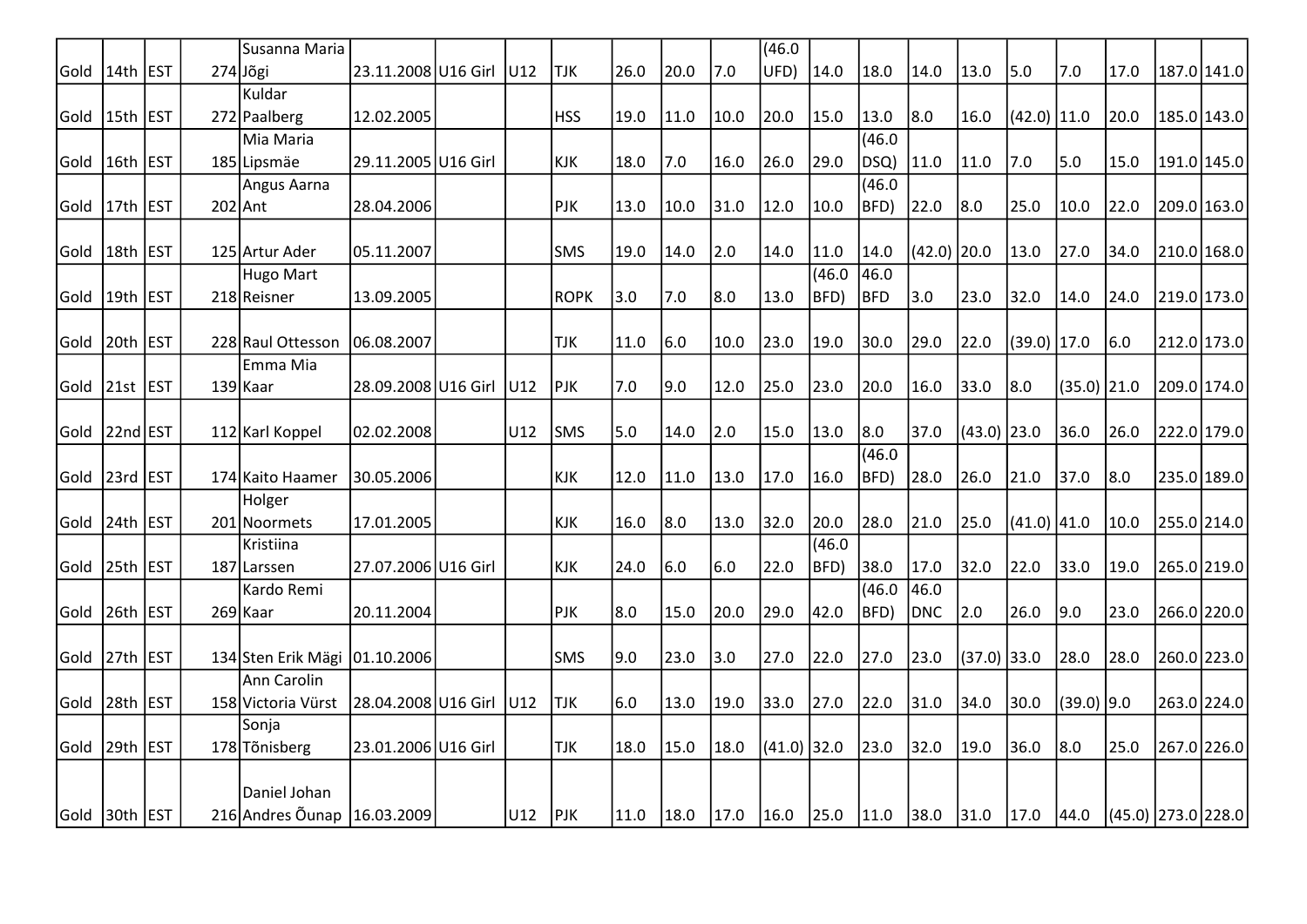|      |                  |            | Maria                                      |                     |         |               |      |             |      |        |      |      |      |               |               |               |      |                    |  |
|------|------------------|------------|--------------------------------------------|---------------------|---------|---------------|------|-------------|------|--------|------|------|------|---------------|---------------|---------------|------|--------------------|--|
|      |                  |            | Aleksandra                                 |                     |         |               |      |             |      |        |      |      |      |               |               |               |      |                    |  |
|      | Gold 31st EST    |            | 229 Vettik                                 | 25.06.2006 U16 Girl |         | <b>TJK</b>    | 12.0 | 17.0        | 15.0 | 31.0   | 24.0 | 21.0 | 26.0 | 29.0          | 28.0          | $(38.0)$ 29.0 |      | 270.0 232.0        |  |
| Gold | 32nd EST         |            | 140 Dagne Aasmaa 05.05.2005 U16 Girl       |                     |         | <b>PJK</b>    | 21.0 | 28.0        | 19.0 | 21.0   | 35.0 | 16.0 | 15.0 | (41.0) 29.0   |               | 25.0          | 31.0 | 281.0 240.0        |  |
|      |                  |            | Elisabeth                                  |                     |         |               |      |             |      |        |      |      |      |               |               |               |      |                    |  |
| Gold | 33rd EST         |            | 223 Hitrov                                 | 01.08 2006 U16 Girl |         | ROPK          | 8.0  | 12.0        | 21.0 | 37.0   | 38.0 | 12.0 | 25.0 | (42.0) 38.0   |               | 24.0          | 35.0 | 292.0 250.0        |  |
|      |                  |            |                                            |                     |         |               |      |             |      |        |      |      |      |               |               |               |      |                    |  |
| Gold | 34th EST         |            | 111 Leivo Luha                             | 23.11.2004          |         | Toila JK  9.0 |      | 17.0        | 22.0 | 35.0   | 30.0 | 33.0 | 24.0 | 30.0          | 20.0          | 31.0          |      | (41.0) 292.0 251.0 |  |
| Gold | 35 <sub>th</sub> | <b>EST</b> | <b>Tristan Laur</b><br>$241$ Koit          | 06.03.2005          |         | <b>TJK</b>    | 27.0 | 44.0 U 27.0 |      | 3.0    | 6.0  | 2.0  | 22.0 | 4.0           | 10.0          | 16.0          |      | (43.0) 302.0 257.0 |  |
|      |                  |            |                                            |                     |         |               |      |             |      |        |      |      |      |               |               | (49.0)        |      |                    |  |
| Gold | 36th EST         |            | 6 Erico Tent                               | 05.08.2008          | U12     | PJK           | 7.0  | 16.0        | 14.0 | 28.0   | 36.0 | 25.0 | 39.0 | 21.0          | 34.0          | RET)          | 39.0 | 308.0 259.0        |  |
|      |                  |            | <b>Karl Markus</b>                         |                     |         |               |      |             |      |        |      |      |      |               |               |               |      |                    |  |
|      | Gold  37th  EST  |            | 270 Kaal                                   | 12.12.2007          |         | <b>ROPK</b>   | 17.0 | 12.0        | 6.0  | 40.0   | 34.0 | 31.0 | 36.0 | 40.0          | 16.0          | 32.0          |      | (46.0) 310.0 264.0 |  |
| Gold | 38th EST         |            | 230 Kertu Külaots                          | 09.08.2007 U16 Girl |         | <b>TJK</b>    | 15.0 | 3.0         | 35.0 | 24.0   | 37.0 | 26.0 | 30.0 | $(38.0)$ 35.0 |               | 30.0          | 33.0 | 306.0 268.0        |  |
|      |                  |            | Marten Laur                                |                     |         |               |      |             |      |        |      |      |      |               |               |               |      |                    |  |
| Gold | 39th EST         |            | 208 Laanela                                | 18.11.2008          | U12     | KJK           | 10.0 | 21.0        | 4.0  | 34.0   | 31.0 | 36.0 | 41.0 | 35.0          | $(46.0)$ 20.0 |               | 36.0 | 314.0 268.0        |  |
|      |                  |            |                                            |                     |         |               |      |             |      | (46.0) |      |      |      |               |               |               |      |                    |  |
| Gold | 40th             | <b>EST</b> | 233 Erik Tallinn                           | 23.07.2006          |         | <b>TJK</b>    | 15.0 | 19.0        | 15.0 | UFD)   | 26.0 | 32.0 | 35.0 | 27.0          | 24.0          | 40.0          | 38.0 | 317.0 271.0        |  |
|      |                  |            | <b>Karmel Elis</b>                         |                     |         |               |      |             |      |        |      |      |      |               |               |               |      |                    |  |
| Gold | $ 41st $ EST     |            | 157 Purje                                  | 15.03.2007 U16 Girl |         | <b>TJK</b>    | 14.0 | 27.0        | 11.0 | 36.0   | 21.0 | 29.0 | 33.0 | (39.0) 37.0   |               | 34.0          | 32.0 | 313.0 274.0        |  |
|      | Gold 42nd EST    |            | 207 Pärtel Orusalu   15.09.2009            |                     | U12     | <b>KJK</b>    | 14.0 | 16.0        | 18.0 | 42.0   | 33.0 | 17.0 | 40.0 | (45.0) 43.0   |               | 42.0          | 11.0 | 321.0 276.0        |  |
| Gold | 43rd EST         |            | 163 Grigori Žigadlo                        | 2007                |         | TJK           | 22.0 | 13.0        | 29.0 | 19.0   | 40.0 | 24.0 | 27.0 | 24.0          | $(45.0)$ 45.0 |               | 40.0 | 328.0 283.0        |  |
|      |                  |            | Karl Heinrich                              |                     |         |               |      |             |      |        |      |      |      | (49.0)        |               |               |      |                    |  |
|      | Gold  44th  EST  |            | 168 Kurnim                                 | 07.08.2006          |         | <b>ROPK</b>   | 23.0 | 22.0        | 9.0  | 39.0   | 28.0 | 35.0 | 43.0 | UFD)          | 40.0          | 19.0          | 37.0 | 344.0 295.0        |  |
|      | Gold  45th  EST  |            | 74 Uku Vesberg                             | 26.08.2009          | U12 SMS |               | 22.0 | 24.0        | 9.0  | 30.0   | 41.0 | 37.0 | 34.0 | 36.0          | $(44.0)$ 22.0 |               | 42.0 | 341.0 297.0        |  |
|      |                  |            | Katarina                                   |                     |         |               |      |             |      |        |      |      |      |               |               |               |      |                    |  |
|      | Gold 46th EST    |            | 249 Haavandi                               | 06.07.2007 U16 Girl |         | <b>TJK</b>    | 20.0 | 25.0        | 20.0 | 38.0   | 39.0 | 39.0 | 44.0 | 46.0          | (47.0) 29.0   |               | 44.0 | 391.0 344.0        |  |
|      |                  |            | Johan                                      |                     |         |               |      |             |      |        |      |      |      |               |               |               |      |                    |  |
| Gold | $ 47th $ EST     |            | 172 Tiidemann                              | 29.01.2009          | U12     | <b>ROPK</b>   | 39.0 | 27.0        | 17.0 | 5.0    | 10.0 | 7.0  | 13.0 | $(47.0)$ 27.0 |               | 46.0          | 47.0 | 395.0 348.0        |  |
|      | Gold  48th  EST  |            | 159 Sandra Sinivee   02.07.2007   U16 Girl |                     |         | KJK           | 20.0 | 26.0        | 24.0 | 11.0   | 8.0  | 9.0  | 3.0  | 44.0          | $(48.0)$ 43.0 |               | 48.0 | 410.0 362.0        |  |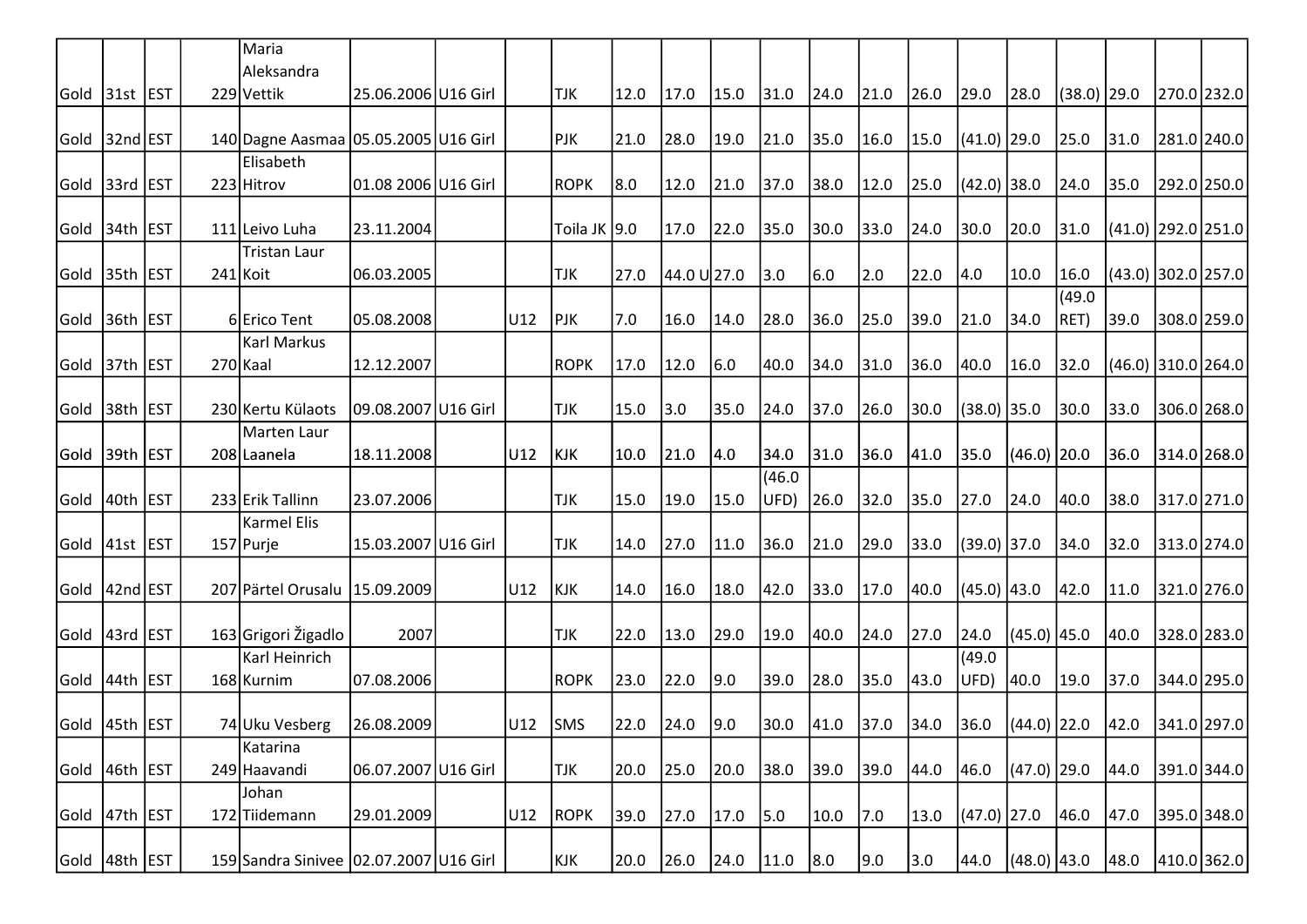## Silver Flight

|                         |                | Flight   Rank   Nat   Sail No | <b>HelmName</b>                        | D of B              | U16 Girl | U12 | Club                    | Q1             | Q <sub>2</sub>     | Q <sub>3</sub>     | F <sub>1</sub> | F <sub>2</sub>     | F <sub>3</sub> | F4          | F <sub>5</sub> | F <sub>6</sub> | F7   | F8   |             | Total   Nett |
|-------------------------|----------------|-------------------------------|----------------------------------------|---------------------|----------|-----|-------------------------|----------------|--------------------|--------------------|----------------|--------------------|----------------|-------------|----------------|----------------|------|------|-------------|--------------|
| Silver 1st              | <b>EST</b>     | $ 253\rangle$                 | Lukas Tuubel                           | 04.04.2009          |          | U12 | <b>NYCS</b>             | $(32.0)$ 30.0  |                    | 23.0               | 23.0           | 1.0                | 1.0            | 14.0        | 4.0            | 3.0            | 3.0  | 9.0  | 143.0 111.0 |              |
| Silver 2nd              | <b>EST</b>     | $ 93\rangle$                  | Lisett Aasmets   15.09.2006   U16 Girl |                     |          |     | <b>NYCS</b>             | $(30.0)$ 19.0  |                    | 22.0               | 19.0           | 7.0                | 8.0            | 21.0        | 11.0           | 2.0            | 15.0 | 2.0  | 156.0 126.0 |              |
| Silver 3rd              | <b>EST</b>     | 244                           | Maria Raamat                           | 23.01.2006 U16 Girl |          |     | <b>TJK</b>              | 25.0           | $(26.0)$ 24.0      |                    | 14.0           | 3.0                | 22.0           | 7.0         | 18.0           | 13.0           | 5.0  | 7.0  | 154.0 128.0 |              |
| Silver 4th              | <b>EST</b>     | 92                            | Johanna Süda                           | 14.04.2007 U16 Girl |          |     | <b>HSS</b>              | 25.0           | $(33.0)$ 28.0      |                    | 8.0            | 21.0               | 15.0           | 18.0        | 1.0            | 5.0            | 9.0  | 3.0  | 166.0 133.0 |              |
| Silver 5th              | <b>FRA 142</b> |                               | <b>William Liiv</b>                    | 04.06.2009          |          | U12 | lyc.<br>Cannes<br>/ROPK | 23.0           | 22.0               | 32.0               | (41.0)<br>UFD) | 12.0               | 5.0            | 41.0<br>UFD | 2.0            | 1.0            | 2.0  | 1.0  | 182.0 141.0 |              |
| Silver 6th              | <b>EST</b>     | 144                           | Joonas Ata<br>Saks                     | 17.03.2009          |          | U12 | <b>ROPK</b>             | (27.0) 20.0    |                    | 21.0               | 1.0            | 9.0                | 21.0           | 17.0        | 20.0           | 20.0           | 6.0  | 15.0 | 177.0 150.0 |              |
| Silver 7th              | <b>EST</b>     | 143                           | Anna Altrov                            | 02.04.2008 U16 Girl |          | U12 | <b>ROPK</b>             | (43.0)<br>DNC) | 43.0<br><b>DNC</b> | 43.0<br><b>DNC</b> | 10.0           | 18.0               | 12.0           | 4.0         | 3.0            | 15.0           | 4.0  | 5.0  | 200.0 157.0 |              |
| Silver 8th              | <b>IEST</b>    | 267                           | Aleksander<br>Silluta                  | 02.12.2008          |          | U12 | <b>KJK</b>              | 30.0           | 25.0               | 25.0               | 18.0           | 15.0               | 17.0           | (34.0) 5.0  |                | 4.0            | 12.0 | 8.0  | 193.0 159.0 |              |
| Silver 9th              | <b>EST</b>     | 76                            | Jakob Kalle                            | 28.08.2008          |          | U12 | <b>SMS</b>              | (42.0) 32.0    |                    | 23.0               | 4.0            | 41.0<br><b>UFD</b> | 4.0            | 2.0         | 15.0           | 6.0            | 10.0 | 23.0 | 202.0 160.0 |              |
| Silver 10th   EST   273 |                |                               | Rikhard Juhani<br>Vatunen              | 13.02.2005          |          |     | <b>HSS</b>              | 31.0           | $(33.0)$ 26.0      |                    | 9.0            | 14.0               | 31.0           | 15.0        | 12.0           | 10.0           | 13.0 | 11.0 | 205.0 172.0 |              |
| Silver 11th EST         |                | 41                            | Saskia Toodu                           | 23.04.2007 U16 Girl |          |     | PJK                     | 38.0           | $(39.0)$ 39.0      |                    | 15.0           | 4.0                | 25.0           | 1.0         | 22.0           | 7.0            | 16.0 | 17.0 | 223.0 184.0 |              |
| Silver 12th EST         |                | 175                           | Kusti Koppel                           | 06.07.2010          |          | U12 | <b>SMS</b>              | 32.0           | $(35.0)$ 25.0      |                    | 16.0           | 13.0               | 20.0           | 8.0         | 14.0           | 16.0           | 18.0 | 29.0 | 226.0 191.0 |              |
| Silver 13th EST 189     |                |                               | Siim Oskar<br>Hääl                     | 13.07.2006          |          |     | <b>HSS</b>              | 37.0           | $(41.0)$ 37.0      |                    | 2.0            | 16.0               | 33.0           | 20.0        | 9.0            | 14.0           | 14.0 | 10.0 | 233.0 192.0 |              |
| Silver 14th EST 183     |                |                               | Anni Tulviste                          | 25.09.2009 U16 Girl |          | U12 | <b>NYCS</b>             | 39.0           | 36.0               | $(40.0)$ 7.0       |                | 32.0               | 6.0            | 6.0         | 7.0            | 18.0           | 28.0 | 13.0 | 232.0 192.0 |              |

## Sailed: 11, Discards: 1, To count: 10, Entries: 37, Scoring system: Appendix A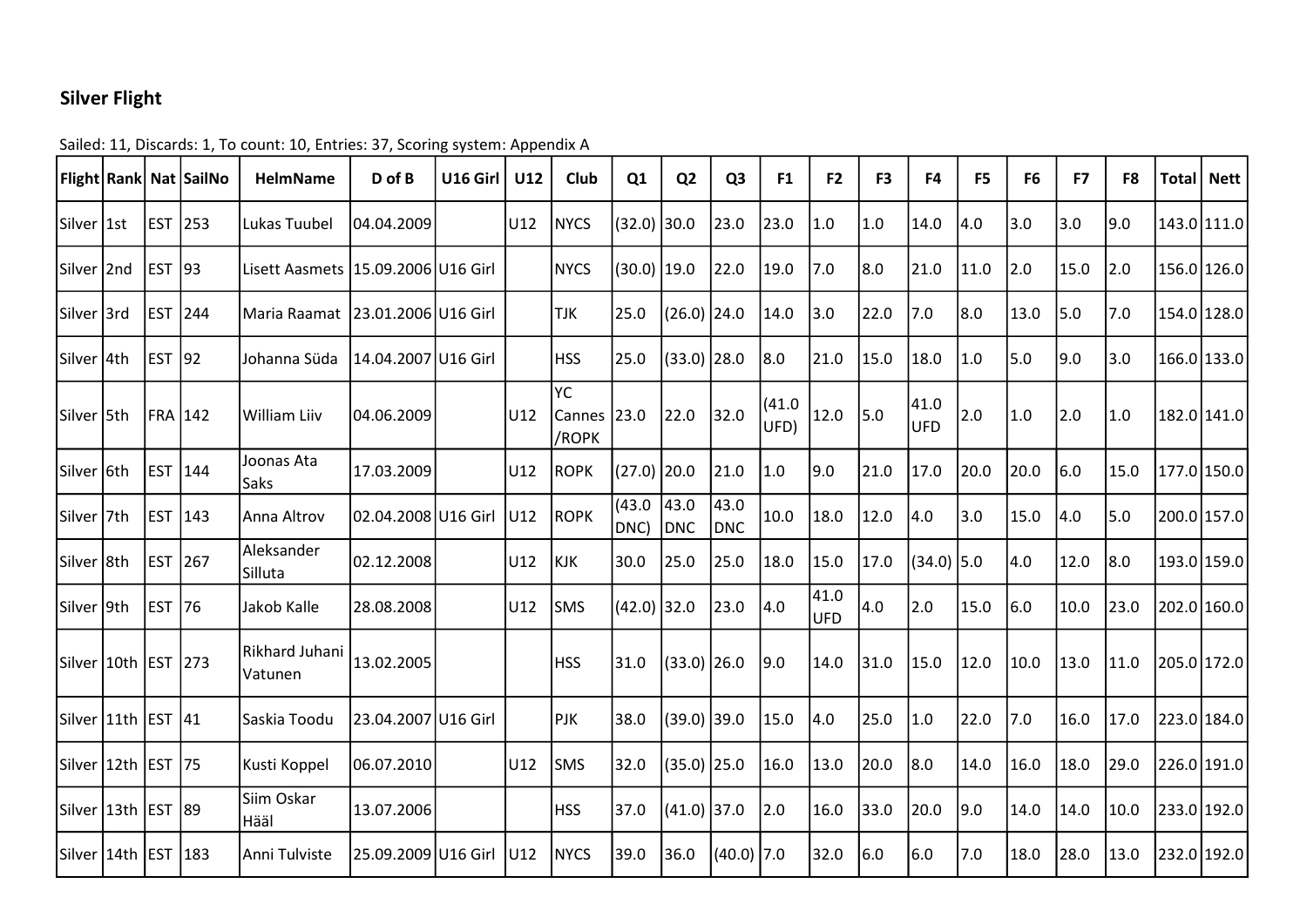| Silver   15th   EST   175 |             |               | Kristo<br>Randmäe                  | 12.03.2010          | U12 | <b>ROPK</b> | 29.0          | (34.0)        | 34.0          | 13.0          | 23.0           | 14.0          | 25.0               | 10.0               | 25.0               | 17.0               | 4.0                | 228.0 194.0   |
|---------------------------|-------------|---------------|------------------------------------|---------------------|-----|-------------|---------------|---------------|---------------|---------------|----------------|---------------|--------------------|--------------------|--------------------|--------------------|--------------------|---------------|
| Silver   16th   EST   211 |             |               | Margus Silluta                     | 09.08.2007          |     | <b>KJK</b>  | 28.0          | 24.0          | 32.0          | 6.0           | 17.0           | 11.0          | 19.0               | (34.0) 23.0        |                    | 7.0                | 30.0               | 231.0 197.0   |
| Silver   17th   EST   247 |             |               | Mike Hideo<br>Kahar                | 07.01.2007          |     | <b>TJK</b>  | $(40.0)$ 21.0 |               | 28.0          | 33.0          | 28.0           | 3.0           | 5.0                | 26.0               | 17.0               | 1.0                | 38.0<br>DNF        | 240.0 200.0   |
| Silver 18th EST           |             | 164           | Juta Koov                          | 12.09.2006 U16 Girl |     | <b>TJK</b>  | $(31.0)$ 29.0 |               | 30.0          | 17.0          | 11.0           | 24.0          | 9.0                | 21.0               | 26.0               | 21.0               | 18.0               | 237.0 206.0   |
| Silver 19th EST           |             | $ 261\rangle$ | Henri Kiiver                       | 01.04.2010          | U12 | <b>NYCS</b> | 35.0          | 42.0          | $(43.0)$ 25.0 |               | 2.0            | 23.0          | 27.0               | 19.0               | 8.0                | 23.0               | 12.0               | 259.0 216.0   |
| Silver 20th EST           |             | $ 130\rangle$ | <b>Kevin Aus</b>                   | 26.07.2007          |     | PJK         | 24.0          | (32.0) 26.0   |               | 24.0          | 22.0           | 30.0          | 30.0               | 16.0               | 11.0               | 31.0               | 6.0                | 252.0 220.0   |
| Silver 21st EST           |             | 150           | Ramon Tisler                       | 20.06.2008          | U12 | KJK         | $(41.0)$ 37.0 |               | 36.0          | 30.0          | 20.0           | 16.0          | 11.0               | 6.0                | 21.0               | 20.0               | 24.0               | 262.0 221.0   |
| Silver $ 22nd EST$ $ 262$ |             |               | Karl<br>Veetõusme                  | 26.05.2008          | U12 | <b>ROPK</b> | 28.0          | 31.0          | $(33.0)$ 32.0 |               | 24.0           | 18.0          | 23.0               | 13.0               | 12.0               | 30.0               | 21.0               | $265.0$ 232.0 |
| Silver 23rd EST 155       |             |               | Mari Ottesson                      | 01.09.2009 U16 Girl | U12 | <b>TJK</b>  | 34.0          | 34.0          | $(41.0)$ 34.0 |               | 5.0            | 41.0<br>UFD   | 12.0               | 18.0               | 24.0               | 22.0               | 14.0               | 279.0 238.0   |
| Silver 24th EST           |             | 246           | Ingmar Anton                       | 13.08.2004          |     | <b>TJK</b>  | 36.0          | 29.0          | 34.0          | 28.0          | 26.0           | $(37.0)$ 29.0 |                    | 17.0               | 19.0               | 8.0                | 20.0               | 283.0 246.0   |
| Silver 25th EST 251       |             |               | <b>Marten Lipu</b>                 | 04.07.2005          |     | <b>TJK</b>  | 26.0          | $(36.0)$ 35.0 |               | 20.0          | 19.0           | 19.0          | 32.0               | 29.0               | 30.0               | 11.0               | 26.0               | 283.0 247.0   |
| Silver 26th EST 248       |             |               | <b>Mattias</b><br>Kiviselg         | 27.11.2005          |     | <b>TJK</b>  | 37.0          | 23.0          | 27.0          | 26.0          | 25.0           | 36.0          | $(38.0)$ 35.0      |                    | 9.0                | 19.0               | 27.0               | 302.0 264.0   |
| Silver 27th EST 222       |             |               | Matilda Prikk                      | 27.07.2006 U16 Girl |     | <b>ROPK</b> | 17.0          | 30.0          | 29.0          | 22.0          | (41.0)<br>UFD) | 10.0          | 10.0               | 38.0<br><b>DNC</b> | 38.0<br><b>DNC</b> | 38.0<br><b>DNF</b> | 38.0<br><b>DNC</b> | 311.0 270.0   |
| Silver 28th EST 255       |             |               | Mona<br>Roosmann                   | 02.11.2005 U16 Girl |     | <b>TJK</b>  | 36.0          | $(39.0)$ 36.0 |               | 27.0          | 31.0           | 29.0          | 24.0               | 25.0               | 22.0               | 25.0               | 19.0               | 313.0 274.0   |
| Silver 29th EST 205       |             |               | Joosep Tristan<br>Tiivel           | 18.02.2008          | U12 | <b>ROPK</b> | 29.0          | 28.0          | 30.0          | $(37.0)$ 29.0 |                | 13.0          | 35.0               | 27.0               | 34.0               | 36.0               | 22.0               | 320.0 283.0   |
| Silver 30th               | <b>IEST</b> | 195           | Johan Adrikorn 03.07.2009          |                     | U12 | <b>ROPK</b> | $(34.0)$ 31.0 |               | 31.0          | 21.0          | 27.0           | 28.0          | 26.0               | 28.0               | 33.0               | 26.0               | 33.0               | 318.0 284.0   |
| Silver 31st EST           |             | $ 123\rangle$ | Karl Juurikas                      | 16.12.2008          | U12 | <b>TJK</b>  | 35.0          | 37.0          | 33.0          | 31.0          | (41.0)<br>UFD) | 26.0          | 41.0<br><b>UFD</b> | 23.0               | 27.0               | 29.0               | 25.0               | 348.0 307.0   |
| Silver 32nd EST           |             | 250           | Jaanika Lindre 23.02.2007 U16 Girl |                     |     | <b>TJK</b>  | $(43.0)$ 38.0 |               | 38.0          | 35.0          | 30.0           | 35.0          | 31.0               | 24.0               | 28.0               | 27.0               | 32.0               | 361.0 318.0   |